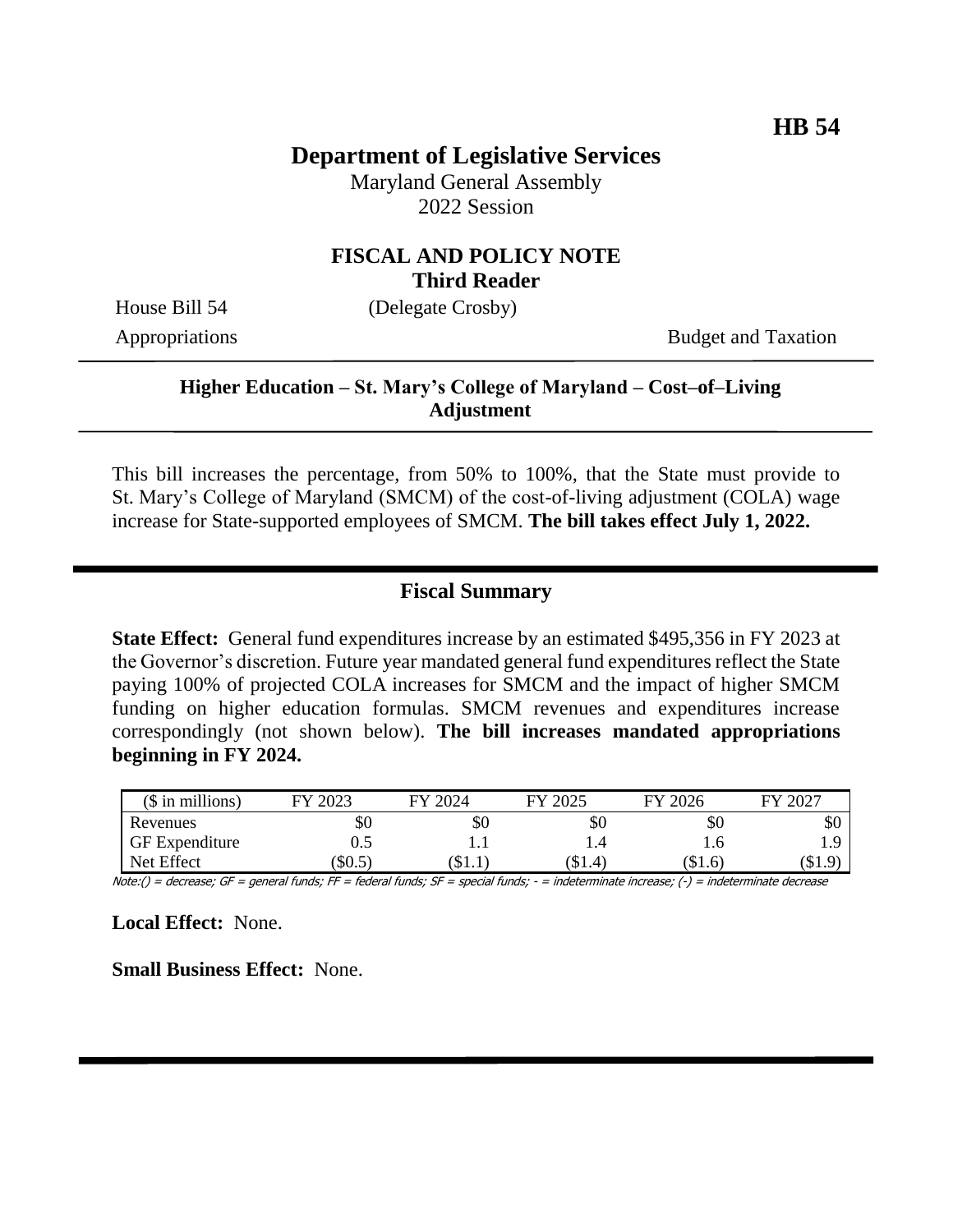## **Analysis**

**Current Law:** As established by Chapter 209 of 1992, SMCM receives funding through a block grant formula. In order to establish a predictable level of funding, the Governor must include in the annual budget submission a general fund grant to SMCM. The proposed grant must be equal to the grant of the prior year plus inflation as indicated by the implicit price deflator for State and local government.

In addition to the grant, Chapter 420 of 2017 mandated the following amounts for SMCM beginning in fiscal 2019:

- for each fiscal year, the State must provide to SMCM funds to pay for the increase in State-supported health insurance costs of SMCM;
- for each year in which the State provides a COLA for State employees, the State must provide to SMCM funds to pay 50% of the increase for State-supported employees of the college; and
- for each fiscal year in which the State provides funds to other public four-year higher education institutions to moderate undergraduate resident tuition increases, it is the intent of the General Assembly that the State provide to the college funds for the same purpose.

This funding may not be included in the calculation of the proposed general fund grant for any following fiscal year, and it must be provided in the same amount in each following fiscal year.

Further, according to Chapter 420, if SMCM's six-year graduation rate as reported by the Maryland Higher Education Commission is 82% or greater in the second preceding fiscal year, the proposed general fund grant for the upcoming fiscal year must be increased by 0.25%.

**State Fiscal Effect:** As shown in **Exhibit 1**, general fund expenditures for SMCM increase by \$495,356 in fiscal 2023, which reflects general fund expenditures for the State to pay the other 50% of the fiscal 2023 3% COLA. Fiscal 2023 funding is at the discretion of the Governor. Funds are mandated beginning in fiscal 2024. Fiscal 2024 reflects a 2% COLA, which is what the Department of Legislative Services assumes for public four-year institutions based on Governor Hogan's recent announcement. Out-years show the cumulative impact of the bill and reflect a 1% COLA in each of fiscal 2025 through 2027.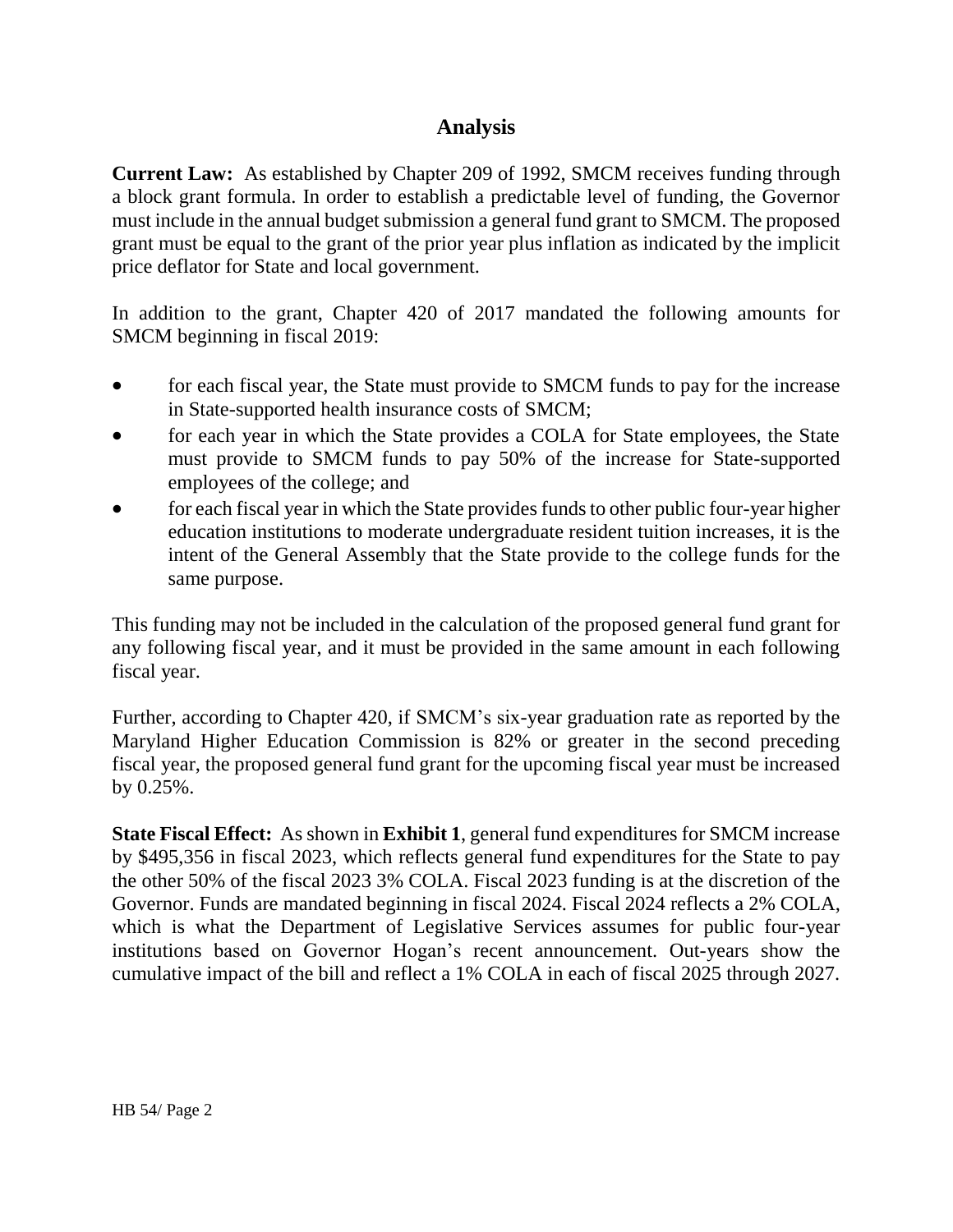## **Exhibit 1 Estimated Increase SMCM COLA Fiscal 2023-2027**

|                        | FY 2023 | <b>FY 2024</b>      | <b>FY 2025</b>          | <b>FY 2026</b> | FY 2027     |
|------------------------|---------|---------------------|-------------------------|----------------|-------------|
| Annual 50% COLA        |         | \$495,356 \$359,027 | \$190,500               | \$198,728      | \$207,288   |
| <b>Cumulative COLA</b> |         | \$495,356 \$854,383 | \$1,044,882 \$1,243,610 |                | \$1,450,898 |

Note: This estimate assumes a 3% cost-of-living adjustment (COLA) in fiscal 2023, a 2% COLA in fiscal 2024, and a 1% COLA in fiscal 2025 through 2027.

COLA: cost-of-living adjustment SMCM: St. Mary's College of Maryland

Source: Department of Legislative Services

SMCM revenues increase by a corresponding amount to general fund expenditures. SMCM expenditures increase to the extent SMCM would not have funded COLAs beyond the amount received from the State under current law.

In addition, as shown in **Exhibit 2**, general fund expenditures for the higher education formulas increase by approximately \$231,715 in fiscal 2024, due to increasing the average per student funding used in the formulas. Out-years reflect the cumulative impact of increasing the percentage that the State provides for COLA wage increases for State supported employees at SMCM from 50% to 100%. Baltimore City Community College revenues are not impacted during the forecast period due to the hold harmless provision of its funding formula.